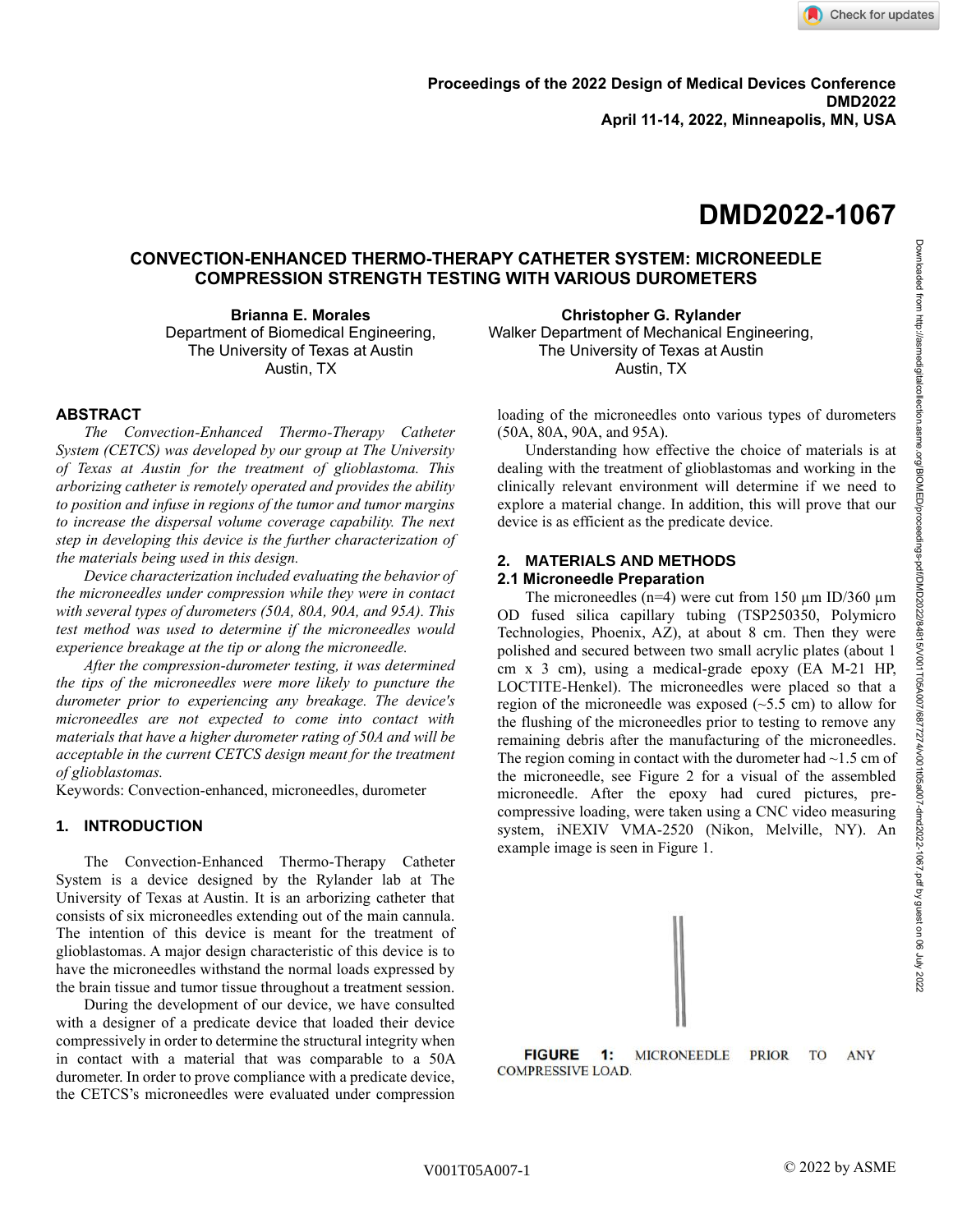#### **2.1 Compressive Loading onto Various Durometers**

Compressive loading was achieved by using an Instron. Figure 2 shows how the microneedle sample was secured and in contact with the 50A durometer. The compressive loading of the microneedles was done at a rate of 1 N/min until the microneedle reached 1 N. Success if this experiment meant the microneedles did not break upon completion of the testing. Once the testing of each durometer was completed, the microneedles were analyzed taking another picture of the tip. At the end of all the testing, a final picture of the microneedle tip was taken to check for damage.



FIGURE 2: THE MICRONEEDLE IS CLAMPED AND SECURED TO THE INSTRON AND THE NEEDLE TIP IS IN **CONTACT WITH THE DUROMETER** 

#### **3. RESULTS AND DISCUSSION**

Figure 3 is three images of microneedle number 4 before and after compressive loading. Photos A and B are side views of the microneedles and photo C is the tip of the microneedle post testing. There are no major cracks along the edges of the microneedles nor are there jagged edges on the tip of the microneedles. It is noteworthy that the tip of the microneedle seems to be discolored. This could be parts of the durometers remaining in the microneedles post-testing. In addition, for photo C there does not seem to be a major fracture in the microneedle tip.



FIGURE 3: SIDE IMAGES BEFORE (A) AND AFTER (B) COMPRESSIVE LOADING OF THE MICRONEEDLES AND A PHOTO OF THE TIP OF THE MICRONEEDLE POST TESTING

Figure 4 represents the reaction of the microneedles being compressed onto the 50A durometer material. Before the test could finish, the microneedle punctured the durometer, and the needle tip was no longer under the compressive load on the durometer surface. This can be seen in the graph as the sharp drop in the experienced load on the microneedles. N3 was the only group to reach the 1 N limit. Also, images were acquired after the test and there was no apparent change to the needle tip or the long sides of the microneedles.



FIGURE 4: SIDE IMAGES BEFORE (A) AND AFTER (B) COMPRESSIVE LOADING OF THE MICRONEEDLES AND A PHOTO OF THE TIP OF THE MICRONEEDLE POST TESTING

Figure 5 illustrates how the microneedles behaved under a 0.2 N/min rate of loading with the 95A durometer. All the needles responded similarly. The plateau region of the graph, denoted by the orange box, is when the needle began to bend, a dissimilar response to when the durometer was being punctured. In addition, only one of the microneedles was able to get to the 1N limit. The others experienced a max load of,  $N1 = 0.70$  N,  $N2 =$ 0.91 N, and  $N3 = 0.76$  N, prior to bending. Even though the needles experienced bending on the last durometer, 95 A, there were no major signs of damage to the microneedles, as seen in Figure 3.





#### **4. CONCLUSION**

For this experiment, we evaluated the structural integrity of the microneedles. More specifically, how they would respond to compressive loading onto various material types (50A, 80A, 90A, and 95A). The biggest challenge was finding a rate that would work and not end the test prematurely. At the end of this testing, we found the microneedles were more likely to bend or puncture the materials than to break or be damaged by this load. However, there were breaks in some of the preliminary